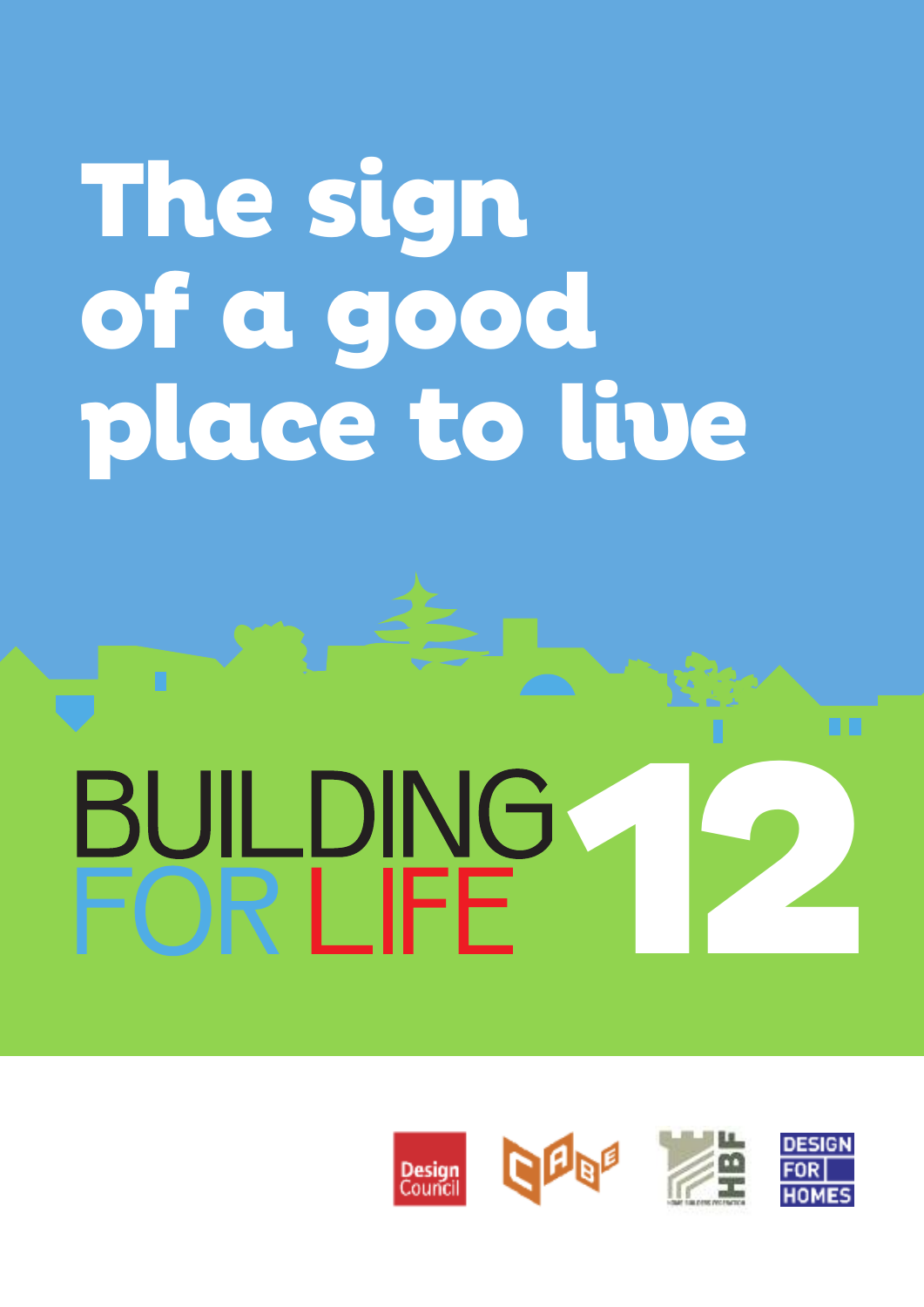Published in 2012 by the Building for Life Partnership (Cabe at the Design Council, Design for Homes and the Home Builders Federation) with the assistance of Nottingham Trent University.

*Primary authors on behalf of the Partnership were David Birkbeck and Stefan Kruczkowski.*

*Edited by Paul Collins, Nottingham Trent University and Brian Quinn, Cabe at the Design Council*

*The partnership also wishes to thank Pam Alexander of the Design Council for chairing their discussions, North West Leicestershire District Council for their assistance in developing and testing Building for Life 12 and a wide range of consultees and contributors including:*

Steve Bambrick, North West Leicestershire District Council Matt Bell, Berkeley Group Lord Carlile of Berriview QC, Design for Homes Neil Deely, Metropolitan Workshop Architects Ben Derbyshire, HTA Architects Chris Elston, North West Leicestershire District Council Sue Haslett, North West Leicestershire District Council Esther Kurland, Urban Design London James Mattley, North West Leicestershire District Council Kevin McGeough, Homes and Communities Agency Sue McGlynn Sue McGlynn Urban Design Bob Meanwell, David WIlson Homes Richard Mullane, Design for Homes Ian Nelson, North West Leicestershire District Council Tim Peach, Redrow Homes Glenn Richardson, Cambridge City Council Nick Rogers, Taylor Wimpey Judith Salomon, St George Bridget Sawyers, Bridget Sawyers Ltd John Slaughter, Home Builders Federation Julie Tanner, OPUN Nigel Turpin, Nottingham City Council Andrew Whitaker, Home Builders Federation James Wilson, Davidsons Bob White, Kent County Council Louise Wyman, Homes and Communities Agency Dale Wright, Barratt Developments Liz Wrigley, Core Connections

The partnership also acknowledges those who offered their time to respond to the online surveys. Their views and opinions were invaluable in helping to shape Building for Life<sup>12</sup>.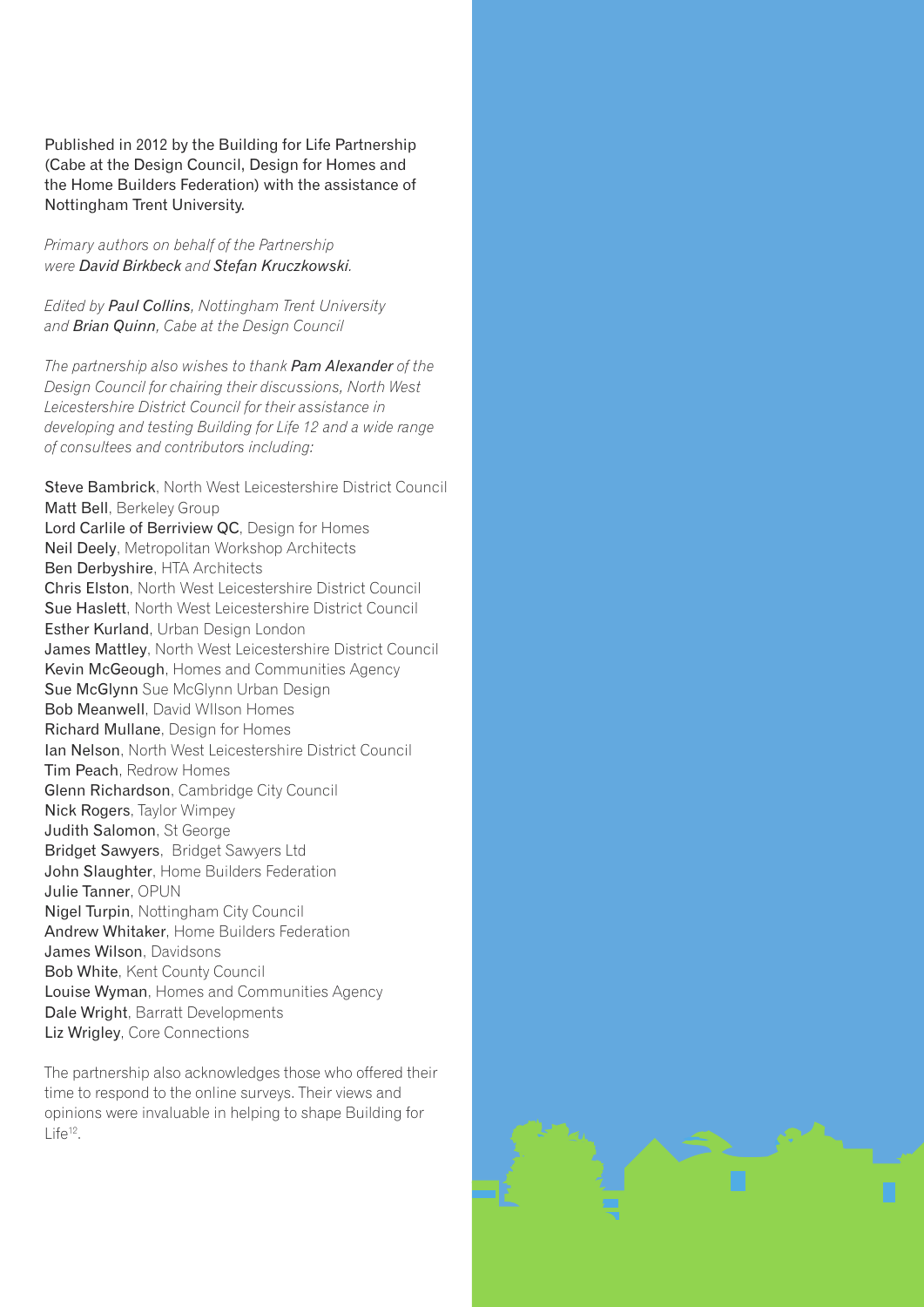**Building for Life is the industry standard, endorsed by Government, for well-designed homes and neighbourhoods that local communities, local authorities and developers are invited to use to stimulate conversations about creating good places to live. 1**

*Building for Life 12 (BfL12)* is led by three partners: **Cabe at the Design Council**, **Design for Homes** and the **Home Builders Federation**, supported by **Nottingham Trent University**.

The 12 questions reflect our vision of what new housing developments should be: attractive, functional and sustainable places. Redesigned in 2012, *BfL12* is based on the new National Planning Policy Framework and the Government's commitment to build more homes, better homes and involve local communities in planning.

The 12 questions are designed to help structure discussions between local communities, the local planning authority, the developer of a proposed scheme and other stakeholders.

**BfL12** is also designed to help local planning authorities assess the quality of proposed and completed developments; and as a point of reference in the preparation of local design policies.

Schemes that are considered to have achieved 12 'greens' <sup>2</sup> will be eligible for 'Building for Life Diamond' status<sup>3</sup> as exemplars giving developers and local authorities the opportunity to acknowledge and promote good design. Diamond status will be available prior to build completion, offering developers the opportunity to market their developments using Building for Life.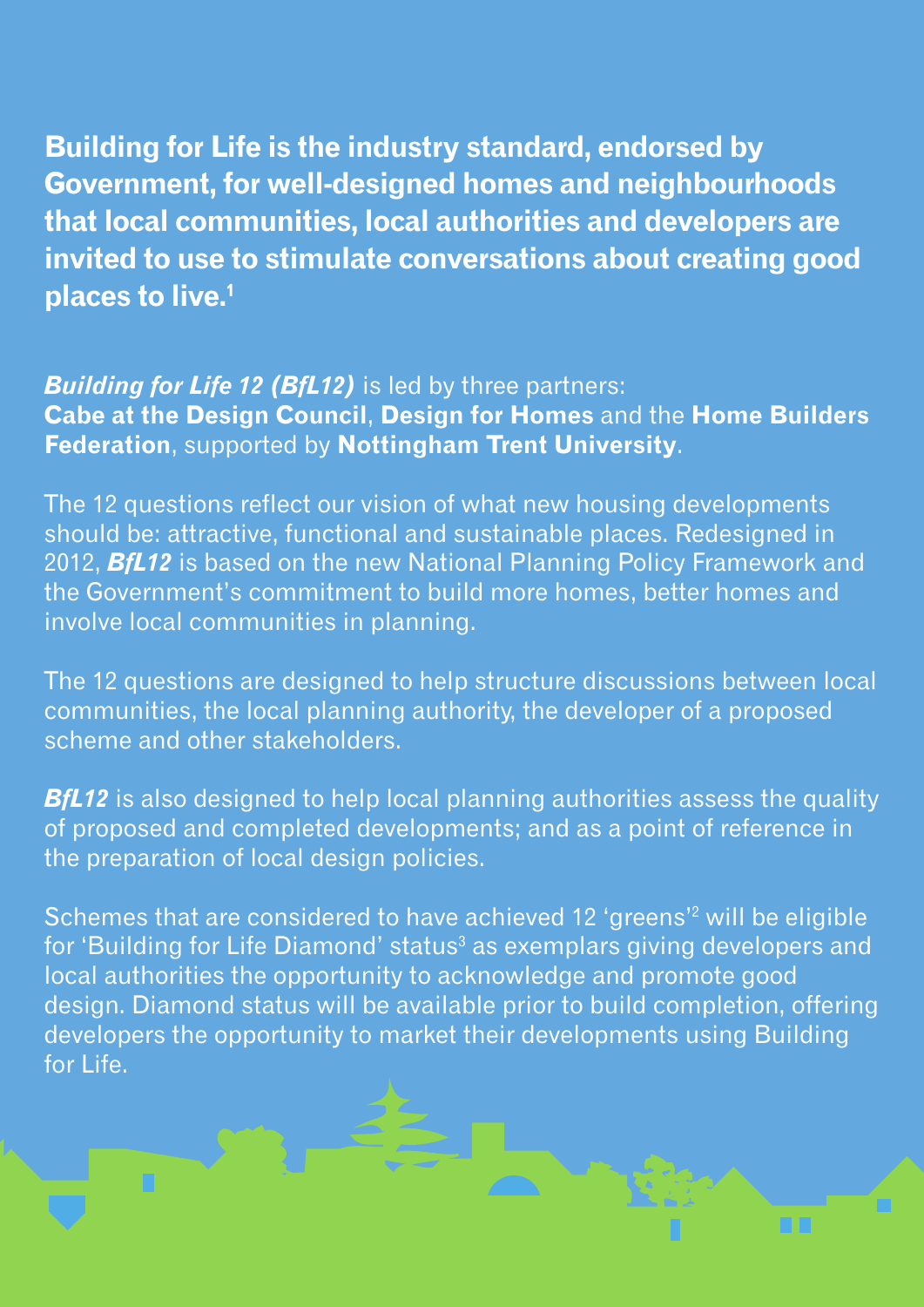## **How to use BfL12**

BfL12 comprises of 12 questions, with four questions in each chapter:

- **• Integrating into the neighbourhood**
- **• Creating a place**
- **• Street and home**

**Based on a simple 'traffic light' system** (red, amber and green) we recommend that new developments aim to:

- Secure as many 'greens' as possible,
- •Minimise the number of 'ambers' and;
- Avoid 'reds'.

The more 'greens' the better a development will be.

A red light gives warning that an aspect of a development needs to be reconsidered.

A development proposal might not achieve 12 greens for a variety of reasons. Where a proposal is identified as having one or more 'ambers', which would point to the need to rethink whether these elements can be improved, local circumstances may justify why the scheme cannot meet the higher standard expected of a green.

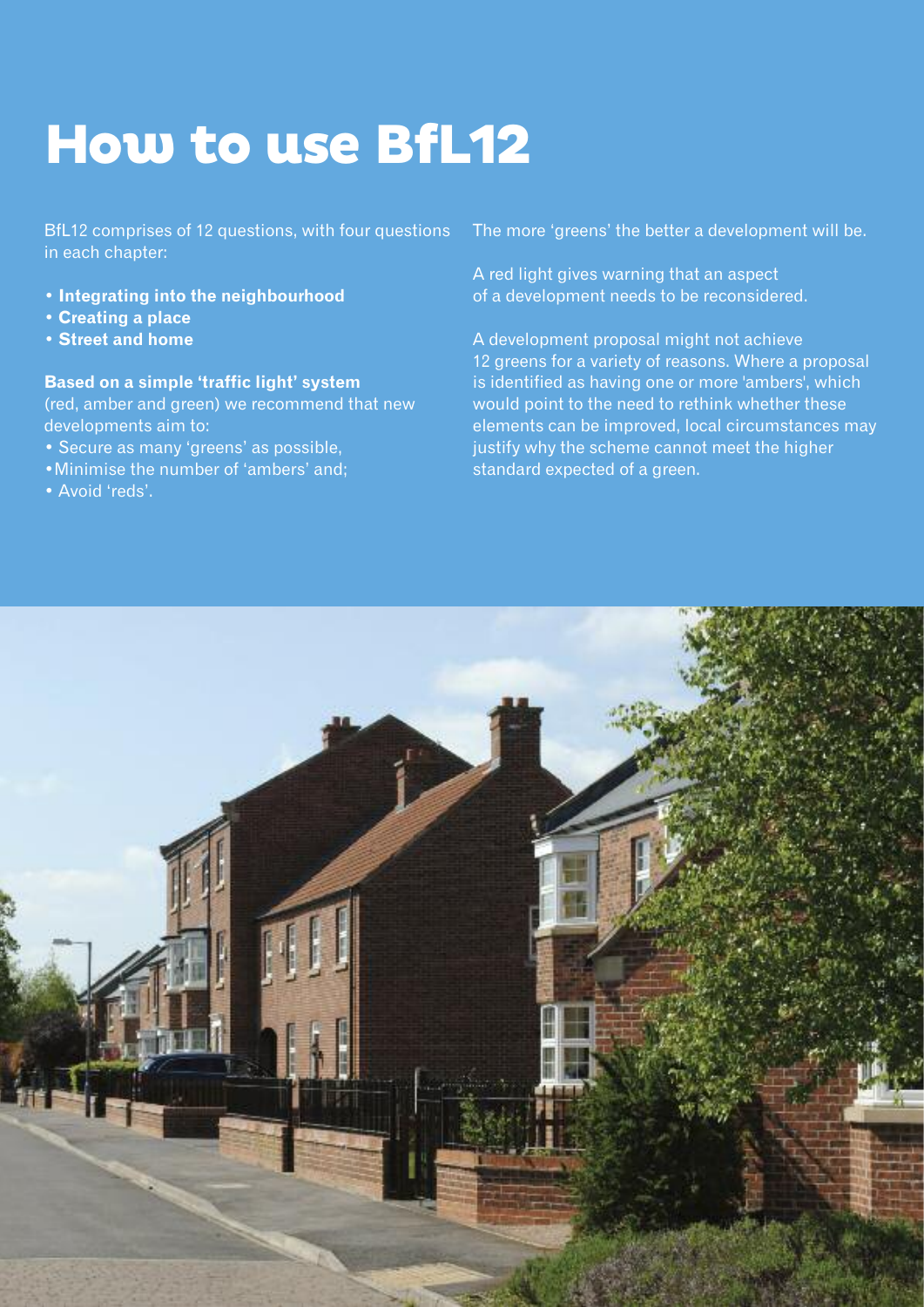## **Simpler, easier, better**

Each question is complemented by a series of additional questions that we suggest are useful questions to ask at the start of the design process.

We've provided a series of five recommendations within each question.

Based on good practice, these recommendations are designed to stimulate further discussion with local communities, the project team, the local authority and other stakeholders to help you find the right solution locally.

We've travelled the country visiting hundreds of housing schemes.

During these visits, we've found common problems. Our avoidance tips help you avoid these common pitfalls.

Finally, we've added endnotes providing further detail, clarity and where appropriate, references you may find useful.

#### **Integrating into the neighbourhood**

#### **1 Connections**

Does the scheme integrate into its surroundings by reinforcing existing connections and creating new ones; whilst also respecting existing buildings and land uses along the boundaries of the development site?

#### **2 Facilities and services**

Does the development provide (or is it close to) community facilities, such as shops, schools, workplaces, parks, play areas, pubs or cafes?

#### **3 Public transport**

Does the scheme have good access to public transport to help reduce car dependency?

#### **4 Meeting local housing requirements**

Does the development have a mix of housing types and tenures that suit local requirements?

#### **Creating a place**

#### **5 Character**

Does the scheme create a place with a locally inspired or otherwise distinctive character?

#### **6 Working with the site and its context**

Does the scheme take advantage of existing topography, landscape features (including water courses), wildlife habitats, existing buildings, site orientation and microclimates?

#### **7 Creating well defined streets and spaces**

Are buildings designed and positioned with landscaping to define and enhance streets and spaces and are buildings designed to turn street corners well?

#### **8 Easy to find your way around**

Is the scheme designed to make it easy to find your way around?

#### **Street & Home**

#### **9 Streets for all**

Are streets designed in a way that encourage low vehicle speeds and allow them to function as social spaces?

#### **10 Car parking**

Is resident and visitor parking sufficient and well integrated so that it does not dominate the street?

#### **11 Public and private spaces**

Will public and private spaces be clearly defined and designed to be attractive, well managed and safe?

#### **12 External storage and amenity space**

Is there adequate external storage space for bins and recycling as well as vehicles and cycles?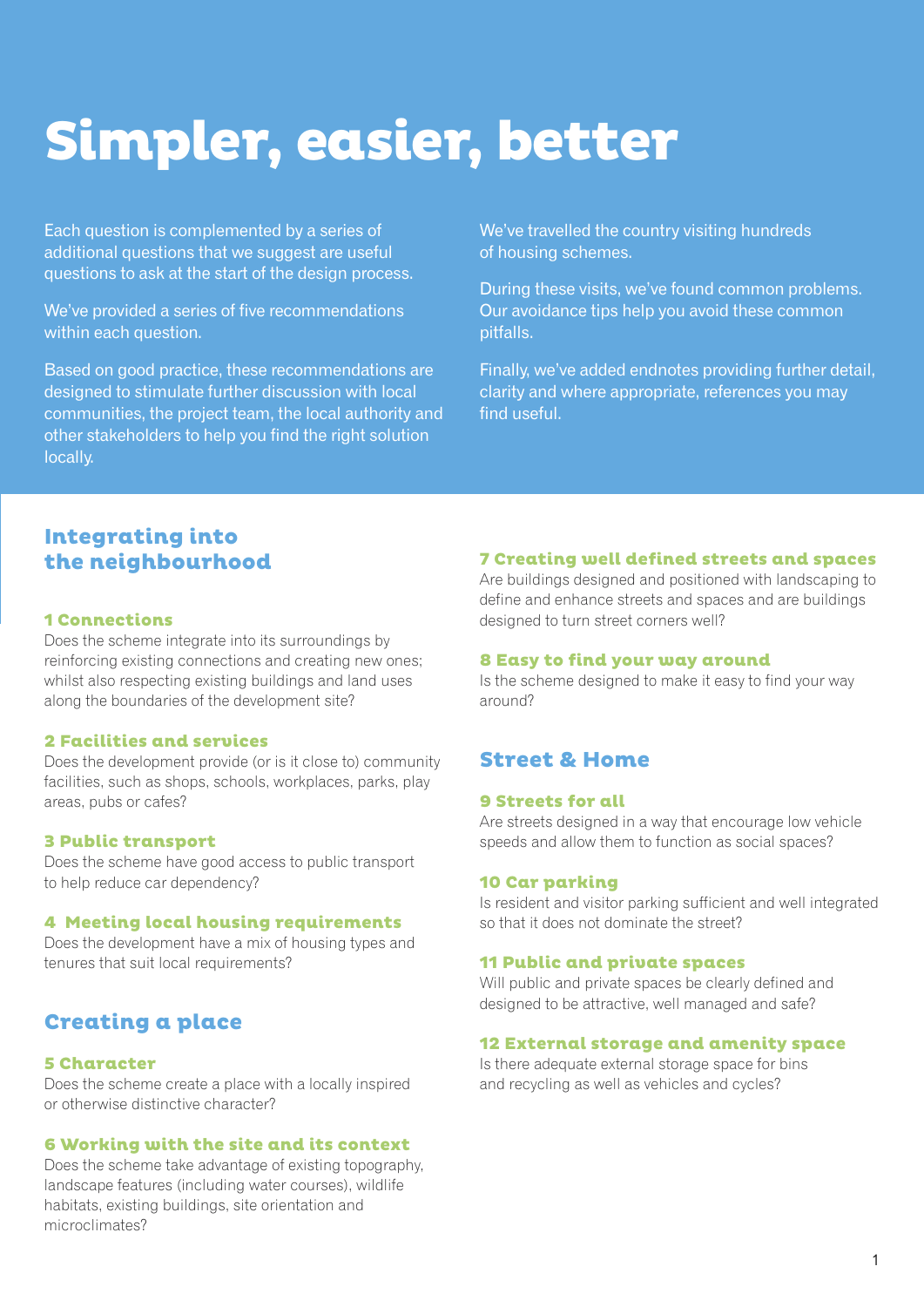## **1Connections**

**Does the scheme integrate into its surroundings by reinforcing existing connections and creating new ones; whilst also respecting existing buildings and land uses along the boundaries of the development site?**

- **1a** Where should vehicles come in and out of the development?
- **1b** Should there be pedestrian and cycle only routes into and through the development? If so where should they go?
- **1c** Where should new streets be placed and could they be used to cross the development site and help create linkages across the scheme and into the existing neighbourhood?
- 1d How should the new development relate to existing development? What should happen at the edges of the development site?

#### **We recommend**

Thinking about where connections can and should be made; and about how best the new development can integrate into the existing neighbourhood rather than creating an inward looking cul-de-sac development.

Remembering that people who live within a new development and people who live nearby may want to walk through the development to get somewhere else, so carefully consider how a development can contribute towards creating a more walkable neighbourhood.

Thinking carefully before blocking or redirecting existing routes, particularly where these are well used. Creating connections that are attractive, well lit, direct, easy to navigate, well overlooked and safe.

Ensuring that all streets and pedestrian/cycle only routes pass in front of people's homes, rather than to the rear of them.

#### **We recommend that you avoid**

● Not considering how the layout of a development could be designed to improve connectivity across the wider

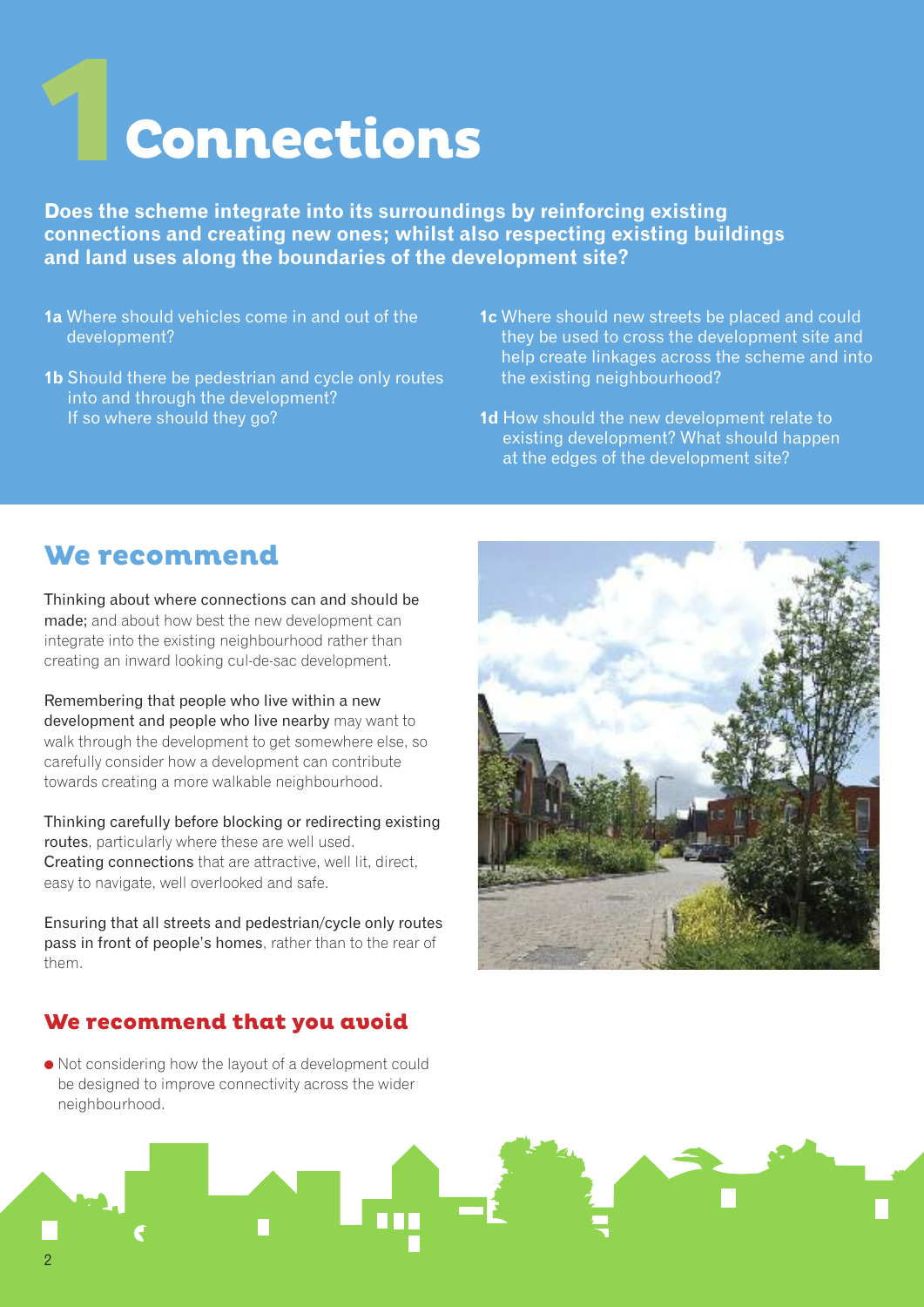## **Facilities and services 2**

**Does the development provide (or is it close to) community facilities, such as shops, schools, workplaces, parks, play areas, pubs or cafes?**

**2a** Are there enough facilities and services in the local area to support the development? If not, what is needed?

**Where new facilities are proposed: 2b** Are these facilities what the area needs?

**2c** Are these new facilities located in the right place? If not, where should they go?

#### **We recommend**

Planning development so that everyday facilities and services are located within a short walk of people's homes. The layout of a development and the quality of connections it provides can make a significant impact on walking distances and people's travel choices.

Providing access to facilities through the provision of safe, convenient and direct paths or cycle routes. Consider whether there are any barriers to pedestrian/cycle access (for example, busy roads with a lack of crossing points) and how these barriers can be removed or lessened.

Locating new facilities (if provided) where the greatest number of existing and new residents can access them easily, recognising that this may be at the edge of a new development or on a through route; but consider whether existing facilities can be enhanced before proposing new ones.

Where new local centres are provided, design these as vibrant places with smaller shops combined with residential accommodation above rather than for example, a single storey, single use supermarket building. Work to integrate these facilities into the fabric of the wider

development to avoid creating an isolated retail park type environment dominated by car parking and highways infrastructure.

Creating new places within a development where people can meet each other such as public spaces, community buildings, cafes and restaurants. Aim to get these delivered as early as possible. Think carefully about how spaces could be used and design them with flexibility in mind, considering where more active (and noisier) spaces should be located so as to avoid creating potential for conflict between users and adjacent residents.

- Locating play areas directly in front of people's homes where they may become a source of tension. Carefully consider the distance between play equipment and homes in addition to the type of play equipment selected and the target age group.
- Creating the potential for future conflict if residential uses and commercial premises are not combined thoughtfully.

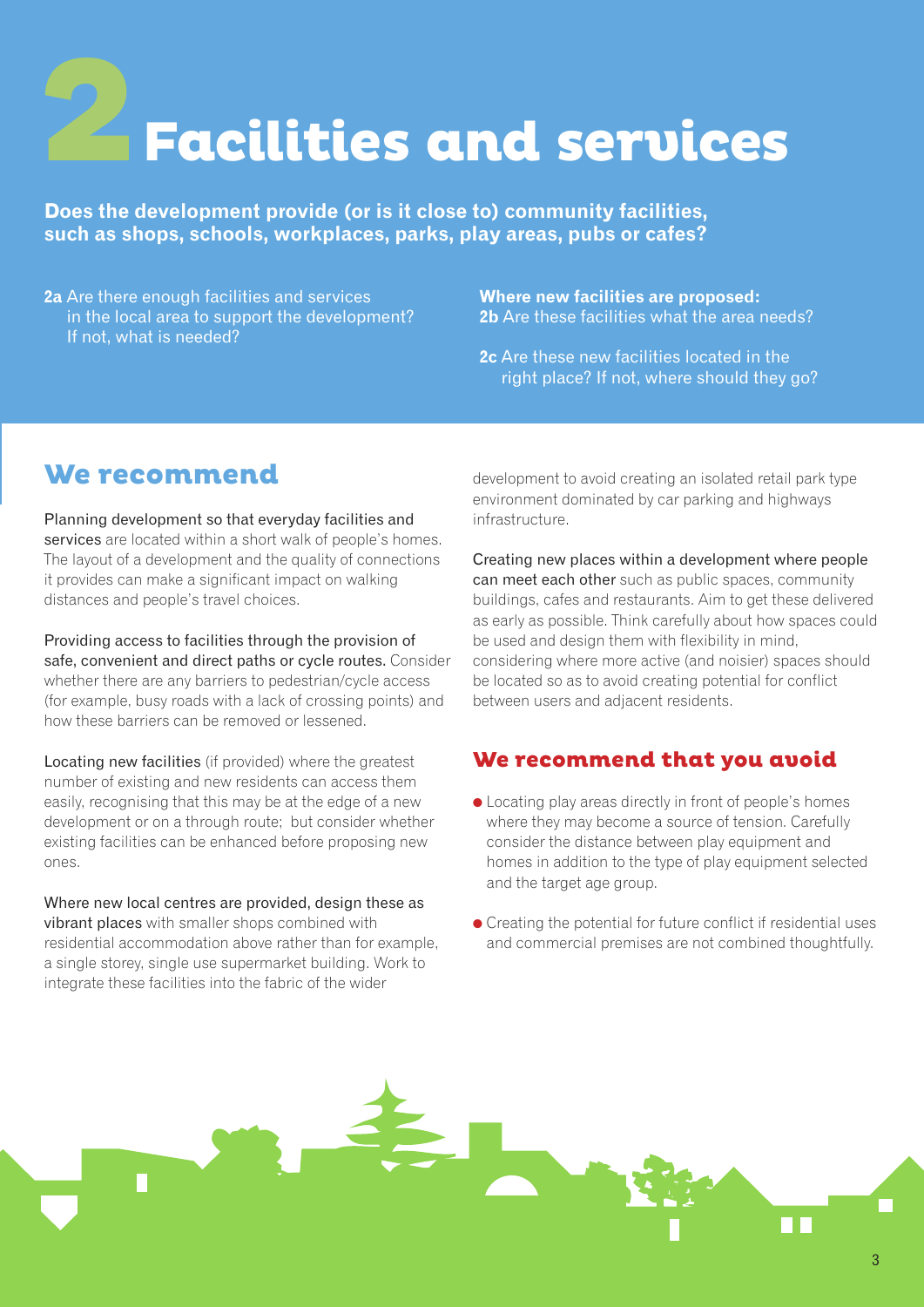

#### **Does the scheme have good access to public transport to help reduce car dependency?**

**3a** What can the development do to encourage more people (both existing and new residents) to use public transport more often?

**3b** Where should new public transport stops be located?

#### **We recommend**

Maximising the number of homes on sites that are close to good, high frequency public transport routes, but ensure that this does not compromise the wider design qualities of the scheme and its relationship with its surroundings.

Carefully considering the layout and orientation of routes to provide as many people as possible with the quickest, safest, attractive and most convenient possible routes between homes and public transport.

Considering how the layout of the development can maximise the number of homes within a short walk from their nearest bus, tram or train stop where new public transport routes are planned to pass through the development. Locate public transport stops in well used places, ensuring that they are accessible for all, well overlooked and lit.

Considering how the development can contribute towards encouraging more sustainable travel choices, for example by establishing a residents car club, providing electric car charging points, creating live/work units or homes that include space for a home office.

Exploring opportunities to reduce car miles<sup>5</sup> through supporting new or existing park and ride schemes or supporting the concept of transit orientated developments (where higher density and/or mixed use development is centred on train or tram stations).

#### **We recommend that you avoid**

● Thinking about development sites in isolation from their surroundings. For example, bus only routes (or bus plugs) can be used to connect a new development to an existing development and create a more viable bus service without creating a 'rat run' for cars.

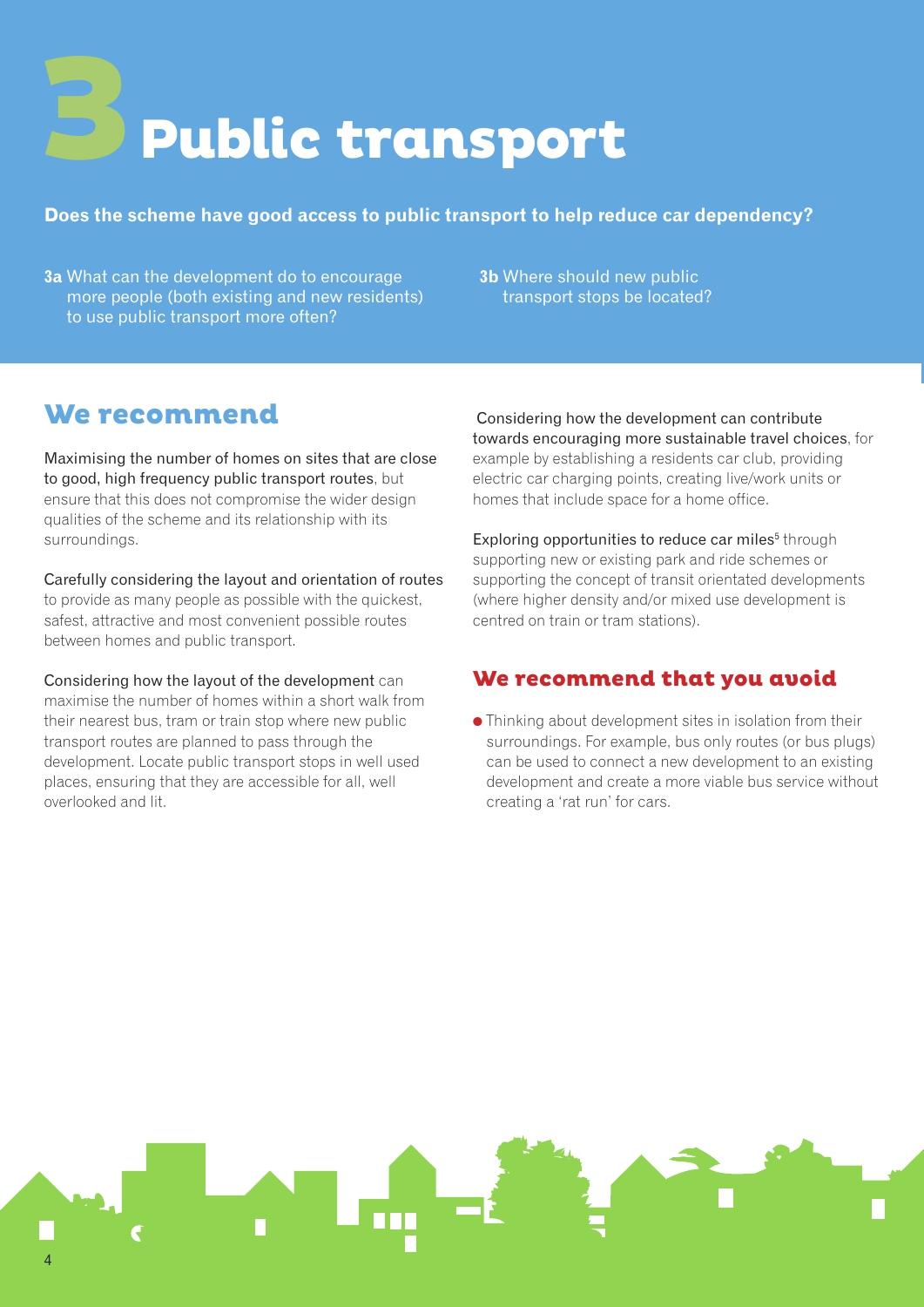### **Meeting local housing requirements 4**

#### **Does the development have a mix of housing types and tenures that suit local requirements?**

**4a** What types of homes, tenure and price range are needed in the area (for example, starter homes, family homes or homes for those downsizing)?

**4b** Is there a need for different types of home ownership (such as part buy and part rent) or rented properties to help people on lower incomes?

#### **We recommend**

Demonstrating how the scheme's housing mix is justified with regard to planning policy, the local context and viability.

Aiming for a housing mix that will create a broad-based community.



Considering how to incorporate a range of property sizes and types<sup>6</sup>, avoiding creating too many larger or too many smaller homes from being grouped together.

Providing starter homes and homes for the elderly or downsizing households. People who are retired can help enliven a place during the working day. Providing for

downsizing households can also help to rebalance the housing market and may help reduce the need for affordable housing contributions over time.

Designing homes and streets to be tenure-blind, so that it is not easy to differentiate between homes that are private and those that are shared ownership or rented.

- Developments that create homes for one market segment unless the development is very small.
- Using exterior features that enable people to easily identify market sale from rented/shared ownership homes, such as the treatment of garages.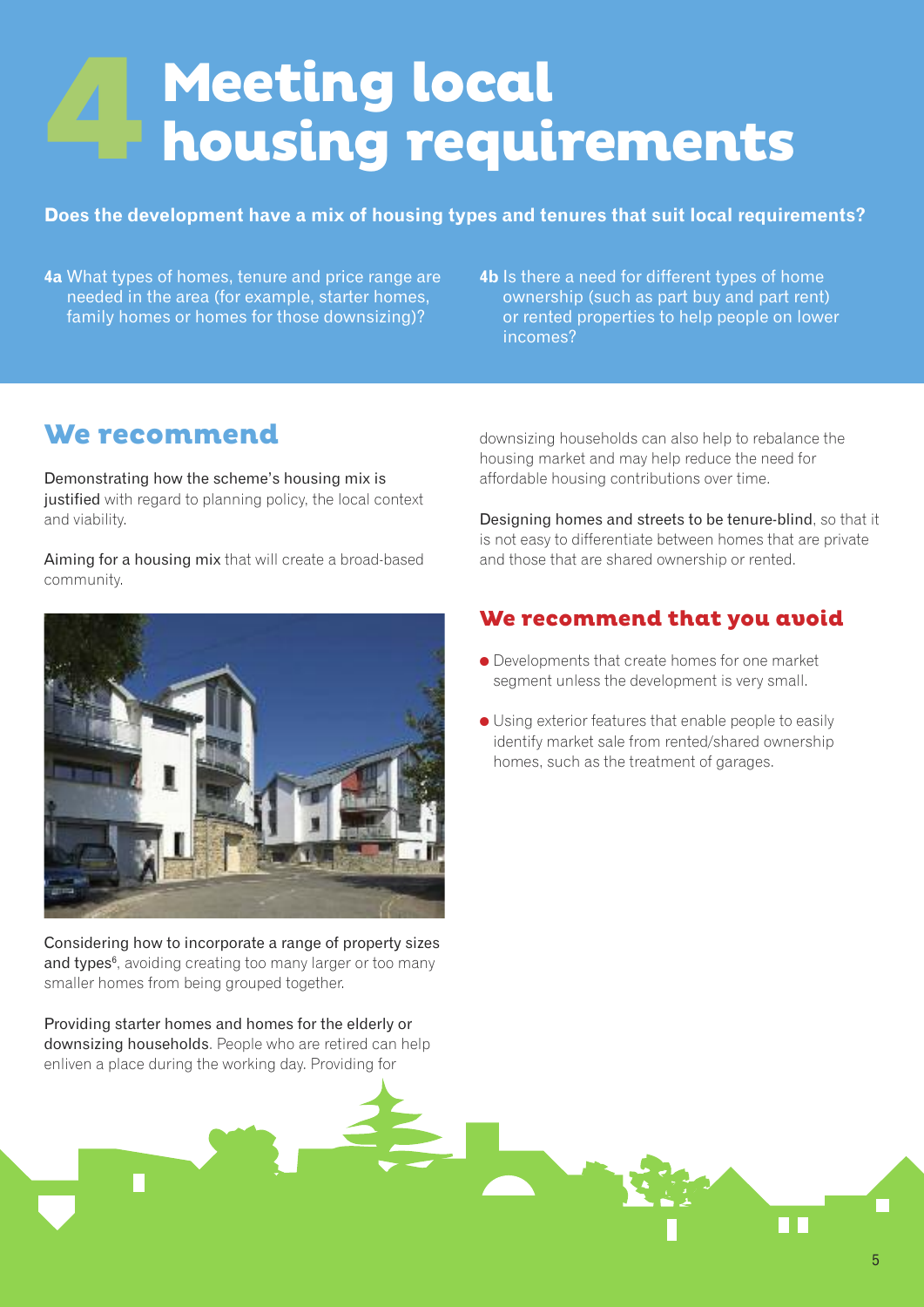

#### **Does the scheme create a place with a locally inspired or otherwise distinctive character?**

**5a** How can the development be designed to have a local or distinctive identity?

**5b** Are there any distinctive characteristics within

the area, such as building shapes, styles, colours and materials or the character of streets and spaces that the development should draw inspiration from?

#### **We recommend**

Identifying whether there are any architectural, landscape or other features that give a place a distinctive sense of character as a starting point for design. It may be possible to adapt elevations of standard house types to complement local character. Distinctiveness can also be delivered through new designs that respond to local characteristics in a contemporary way<sup>7</sup>.



Exploring what could be done to start to give a place a locally inspired identity if an area lacks a distinctive character or where there is no overarching character. Landscaping traditions are often fundamental to character, especially boundary treatments.

Introducing building styles, details and landscaping features that can be easily expressed to someone visiting the development for the first time. Where an area has a strong and positive local identity, consider using this as a cue to reinforce the place's overall character<sup>8</sup>.

Varying the density, built form and appearance or style of development to help create areas with different character within larger developments. Using a range of features<sup>9</sup> will help to create town- and cityscape elements that can give a place a sense of identity and will help people find their way around. Subtle detailing can help reinforce the character of areas and in doing so, provide a level of richness and delight.

#### Working with the local planning and highway authority

to investigate whether local or otherwise different materials can be used in place of standard highways surface materials and traffic furniture. Be creative and adventurous by exploring the potential to innovate, develop new ideas and build with new materials.

- Using the lack of local character as a justification for further nondescript or placeless development.
- Ignoring local traditions or character without robust justification.
- Too many identical or similar house types (where there is no benefit to the overall architectural integrity of the scheme from repetition).

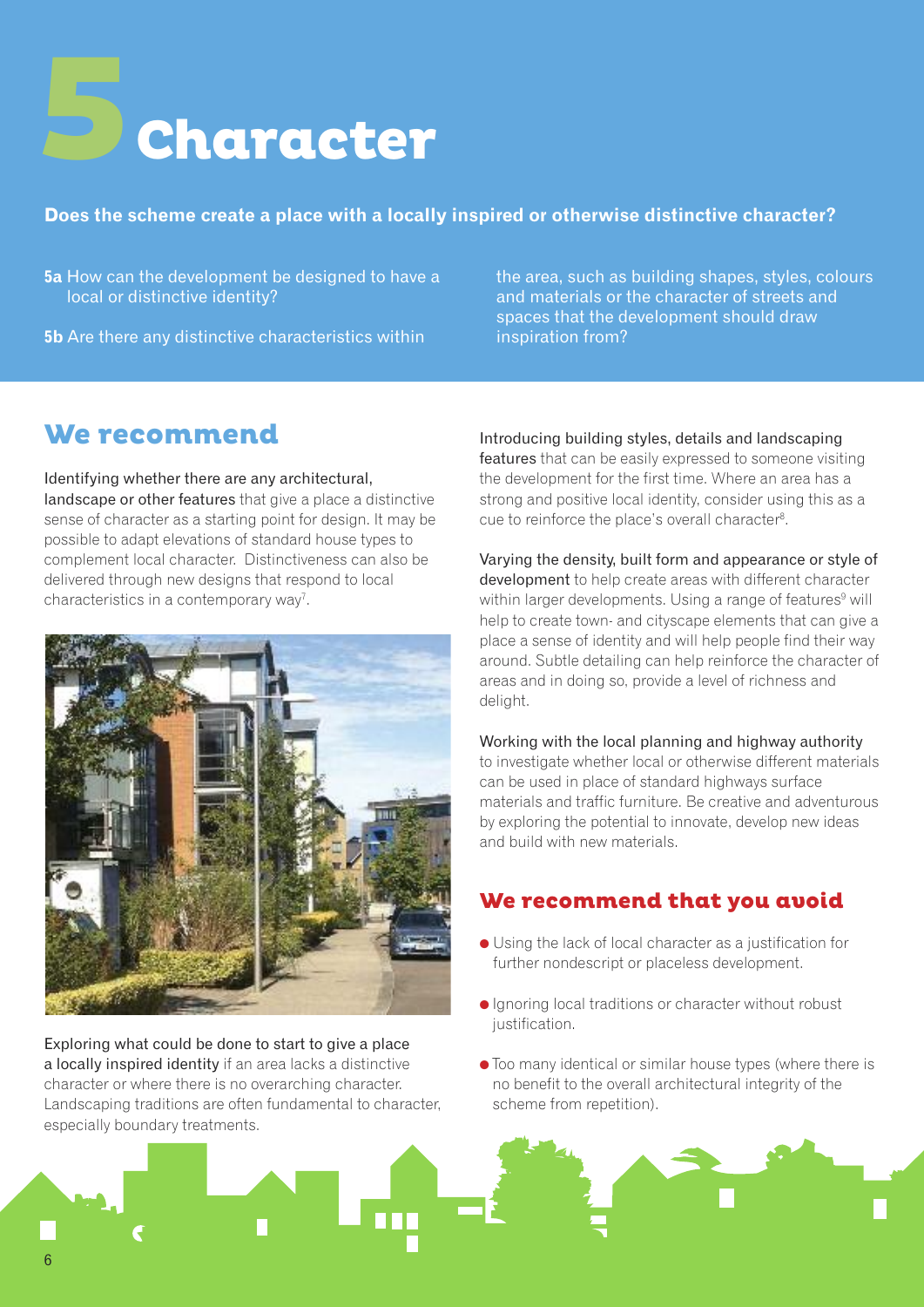### **Working with the site and its context 6**

**Does the scheme take advantage of existing topography, landscape features (including water courses), trees and plants , wildlife habitats, existing buildings, site orientation and microclimate?**

- **6a** Are there any views into or from the site that need to be carefully considered?
- **6b** Are there any existing trees, hedgerows or other features, such as streams that need to be carefully designed into the development?
- **6c** Should the development keep any existing building(s) on the site? If so, how could they be used?

#### **We recommend**

Being a considerate neighbour. Have regard to the height, layout, building line and form of existing development at the boundaries of the development site. Frame views of existing landmarks and create new ones by exploiting features such as existing mature trees to create memorable spaces. Orientate homes so that as many residents as possible can see these features from within their homes10 . Carefully consider views into the development and how best these can be designed.

#### Assessing the potential of any older buildings or

structures for conversion. Retained buildings can become instant focal points within a development. Where possible, avoid transporting building waste and spoil off site by exploring opportunities to recycling building materials within the development<sup>11</sup>.

Working with contours of the land rather than against them, exploring how built form and detailed housing design can creatively respond to the topographical character; thinking carefully about the roofscape. Explore how a holistic approach can be taken to the design of sustainable urban drainage by exploiting the topography and geology $12$ .

Exploring opportunities to protect, enhance and create wildlife habitats. Be creative in landscape design by creating wildflower meadows rather than closely mown grassland and, where provided, creating rich habitats within balancing lagoons and swales.

Considering the potential to benefit from solar gain through building orientation and design where this can be achieved without compromising good urban design or creating issues associated with over heating<sup>13</sup>. Finally have regard to any particularities of local micro-climates and its impact.

- Leaving an assessment of whether there are any views into and from the site that merit a design response until late in the design process.
- Transporting uncontaminated spoil away from the site that could be used for landscaping or adding level changes where appropriate.

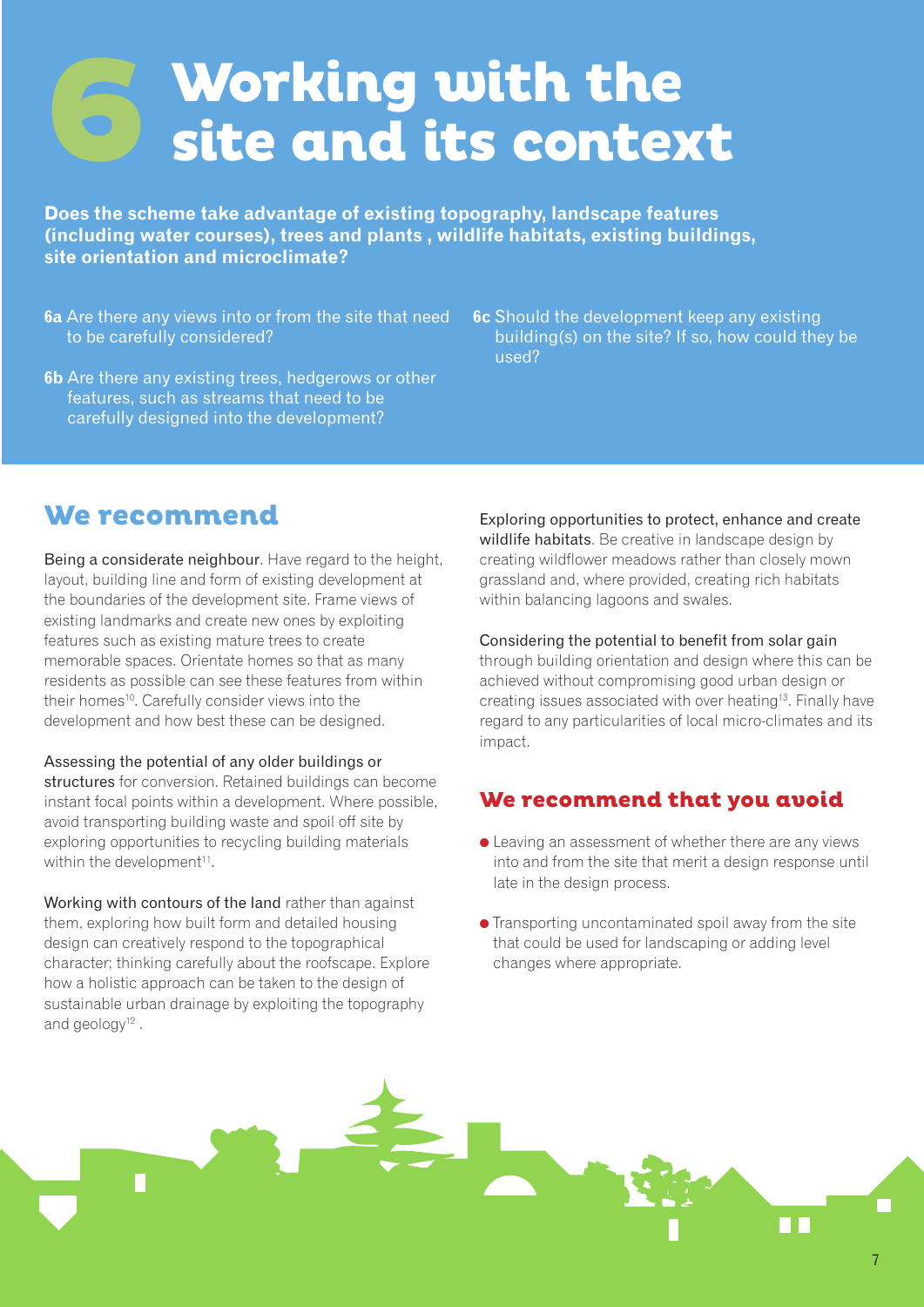### **Creating well defined streets and spaces 7**

**Are buildings designed and positioned with landscaping to define and enhance streets and spaces and are buildings designed to turn street corners well?**

- **7a** Good streets and spaces are created by enclosing them with buildings and a strong landscaping scheme. Are buildings used to create enclosed streets and spaces?
- **7b** Good buildings 'turn' corners. Do buildings turn corners well?
- **7c** Do all fronts of buildings, including front doors, face the street?

#### **We recommend**

Creating streets that are principally defined by the position of buildings rather than the route of the carriageway.

Designing building that turn corners well, so that both elevations seen from the street have windows to them, rather than offering blank walls to the street<sup>14</sup>. Consider using windows that wrap around corners to maximise surveillance and bring generous amounts of natural light into people's homes.

Using a pattern of road types to create a hierarchy of streets and consider their enclosure, keeping to the well proportioned height to width ratios relative to the type of street 15 .

|                          | <b>Minimum</b> | <b>Maximum</b> |
|--------------------------|----------------|----------------|
| Minor streets, e.g. mews | 1:1.15         | 1:1            |
| <b>Typical streets</b>   | 1:3            | 1:1.5          |
| <b>Squares</b>           | 1:6            | 1:4            |

*Source: Manual for Streets (2007) p.54 Respecting basic design principles when designing layouts. For example, forming strong perimeter blocks. 16* Orientating front doors to face the street rather than being tucked around the back or sides of buildings.

- Streets that lack spatial enclosure by exceeding recommended height to width ratios.
- Over reliance on in front of plot parking that tends to create over wide streets dominated by parked cars and driveways unless there is sufficient space to use strong and extensive landscaping to compensate the lack of built form enclosure.
- Homes that back on to the street, or offer a blank elevation to the street.
- Using garages and/or driveways or service areas to turn corners.

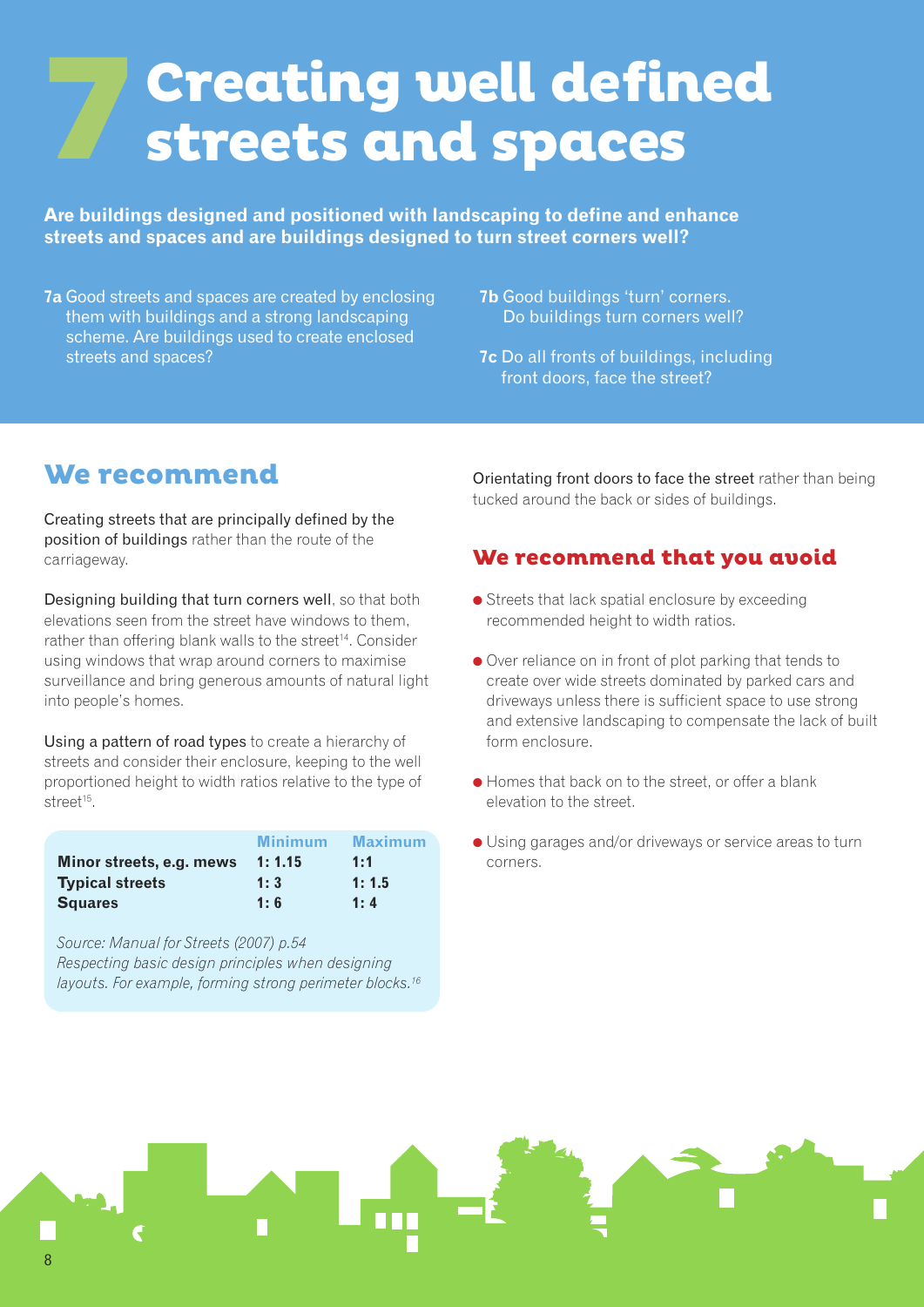

#### **Is the development designed to make it easy to find your way around?**

**8a** Will the development be easy to find your way around? If not, what could be done to make it easier to find your way around?

#### **We recommend**

Making it easy for people to create a mental map of the place by incorporating features that people will notice and remember. Create a network of well defined streets and spaces with clear routes, local landmarks and marker features. For larger developments it may be necessary to create distinct character areas. Marker features, such as corner buildings<sup>17</sup> and public spaces combined with smaller scale details such as colour, variety and materials will further enhance legibility.



Providing views through to existing or new landmarks and local destinations, such as parks, woodlands or tall structures help people understand where they are in relation to other places and find their way around.

Making it easy for all people to get around including those with visual or mobility impairments.

Identifying important viewpoints within a development, such as views towards the end of a street. Make sure these viewpoints are identified and well considered. Anticipate other, more subtle viewpoints, for example a turn or curve in the street and how best these can be best addressed.

Creating a logical hierarchy of streets. A tree lined avenue through a development can be an easy and effective way to help people find their way around.

- Creating a concept plan for a scheme that does not include careful consideration as to how people will create a mental map of the place.
- Layouts that separate development from the car, unless the scheme incorporates secure underground car parking.
- Creating overly long cul-de-sac developments, rather than a connected network of streets and spaces.
- Blocking views to landmarks.
- Terminating views down streets with garages, the rear or side of buildings, parking spaces, boundary fences or walls.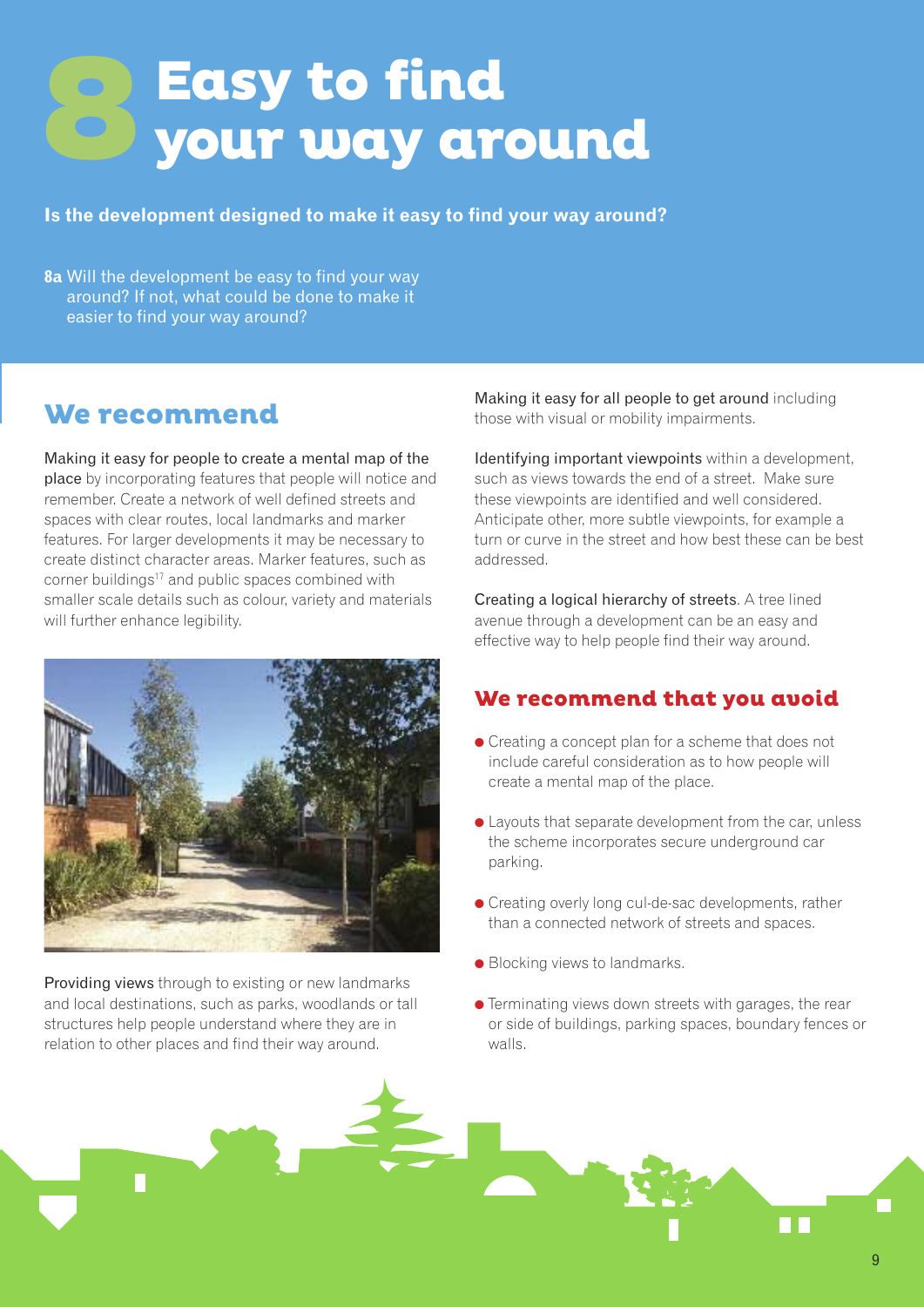

**Are streets designed in a way that encourage low vehicle speeds and allow them to function as social spaces?**

**9a** Are streets pedestrian friendly and are they designed to encourage cars to drive slower and more carefully?

**9b** Are streets designed in a way that they can be used as social spaces, such as places for children to play safely?

#### **We recommend**

Creating streets for people where vehicle speeds are designed not to exceed 20 mph<sup>18</sup> Work with the Highways Authority to create developments where buildings and detailed street design is used to tame vehicle speeds. Sharp or blind corners force drivers to slow when driving around them while buildings that are closer together also make drivers proceed more cautiously<sup>19</sup>.

Thinking about how streets can be designed as social and play spaces, where the pedestrians and cyclists come first, rather than simply as routes for cars and vehicles to pass through<sup>20</sup>.

Using the best quality hard landscaping scheme that is viable without cluttering the streets and public spaces.

Designing homes that offer good natural surveillance opportunities; carefully considering the impact of internal arrangement on the safety and vitality of the street<sup>21</sup>. Consider maximising the amount of glazing to ground floor, street facing rooms to enhance surveillance opportunities creating a stronger relationship between the home and the street . 22

Creating homes that offer something to the street<sup>23</sup>, thinking carefully about detail, craftsmanship and build quality. Afford particular attention to the space between the pavement and front doors<sup>24</sup>. A thoughtful and well designed

entrance area and front door scheme will enhance the kerb appeal of homes whilst also contributing towards creating a visually interesting street. Carefully consider changes in level, the interface between different materials, quality finishing and the discreet placement of utility boxes.

- 20mph speed limits enforced with excessive signage or expensive compliance systems or features.
- Designing a scheme that allows drivers to cross pedestrian footpaths at speed to access their driveways. Consider how hard and soft landscaping can be used to make drivers approach their street and home more cautiously and responsibly.
- Minimise steps and level changes to make them as easy as possible for pushchairs and wheelchairs. A pavement that has lots of variation in levels and dropped kerbs to enable cars to cross it can encourage unofficial parking up on the kerb and may make movement less easy for those pushing a pushchair, in a wheelchair or walking with a stick or walking frame.

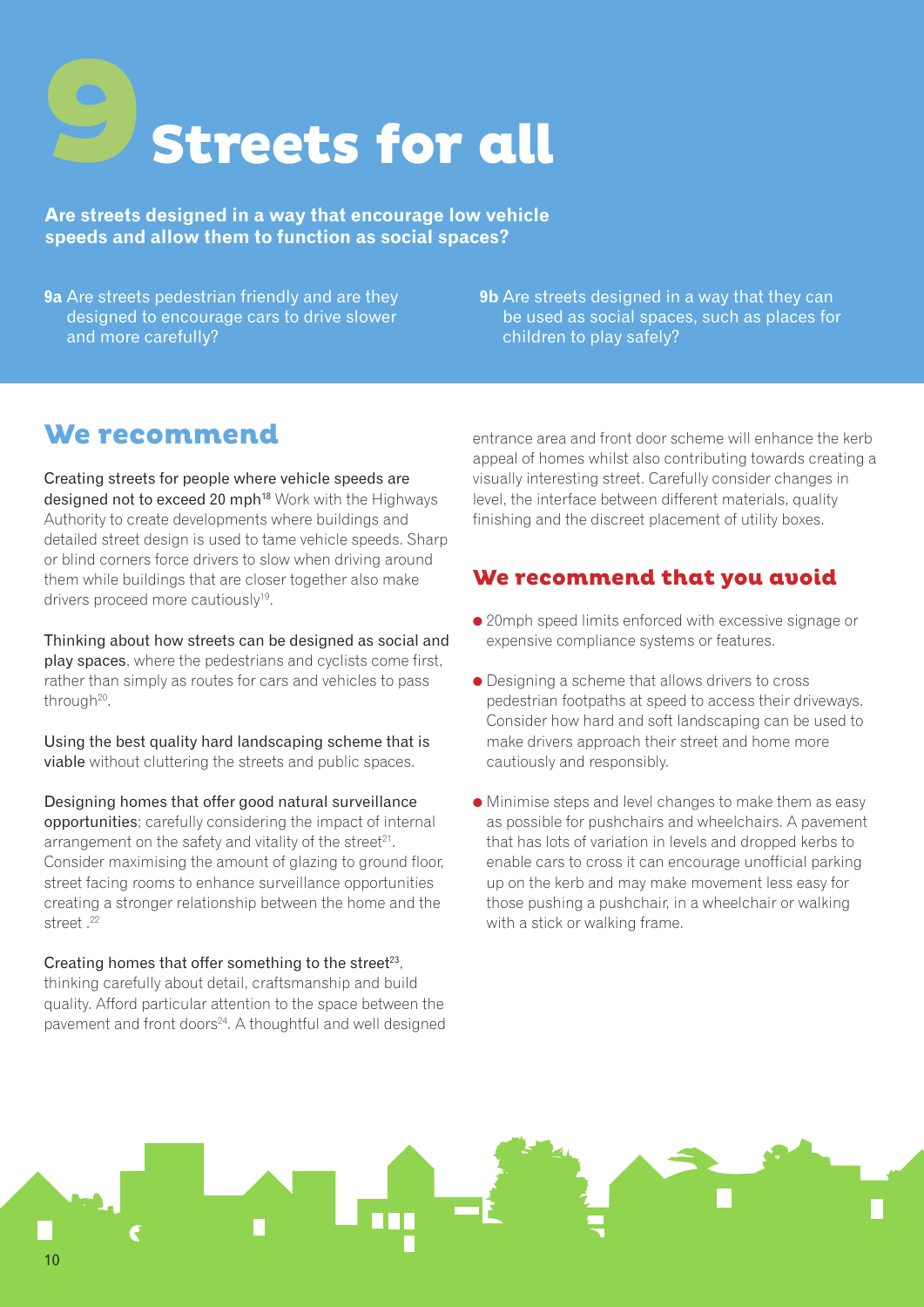

**Is resident and visitor parking sufficient and well integrated so that it does not dominate the street?**

**10a** Is there enough parking for residents and visitors?

**10b** Is parking positioned close to people's homes?

**10c** Are any parking courtyards small in size (generally no more than five properties should use a parking courtyard) and are they well overlooked by neighbouring properties?

**10d** Are garages well positioned so that they do not dominate the street scene?

#### **We recommend**

Anticipating car parking demand taking into account the location, availability and frequency of public transport together with local car ownership trends. Provide parking space for visitors.

Designing streets to accommodate on street parking but allow for plenty of trees and planting to balance the visual impact of parked cars and reinforce the spatial enclosure of the street. On street parking has the potential to be both space efficient and can also help to create a vibrant street, where neighbours have more opportunity to see and meet other people.

Designing out opportunities for anti-social parking. Very regular and formal parking treatments have the potential to reduce anti-social parking. People are less prone to parking in places where they should not be parking and where street design clearly defines other uses, such as pavements or landscape features.

Making sure people can see their car from their home or can park it somewhere they know it will be safe. Where possible avoid rear parking courts<sup>25</sup>.

Using a range of parking solutions appropriate to the context and the types of housing proposed. Where parking is positioned to the front of the property, ensure that at least an equal amount of the frontage is allocated to an enclosed, landscaped front garden as it is for parking to reduce vehicle domination. Where rows of narrow terraces are proposed, consider positioning parking within the street scene, for example a central reservation of herringbone parking26 . For higher density schemes, underground parking with a landscaped deck above can work well.

- Relying on a single parking treatment. A combination of car parking treatments nearly always creates more capacity, visual interest and a more successful place.
- Large rear parking courts. When parking courts are less private, they offer greater opportunity for thieves, vandals and those who should not be parking there.
- Parking that is not well overlooked
- Using white lining to mark out and number spaces. These are not only costly, but unsightly. It can be cheaper and more aesthetically pleasing to use small metal plates to number spaces, and a few well placed block markers to define spaces.
- Not providing a clear and direct route between front doors and the street by not balancing the amount of parking in front of plots with soft relief.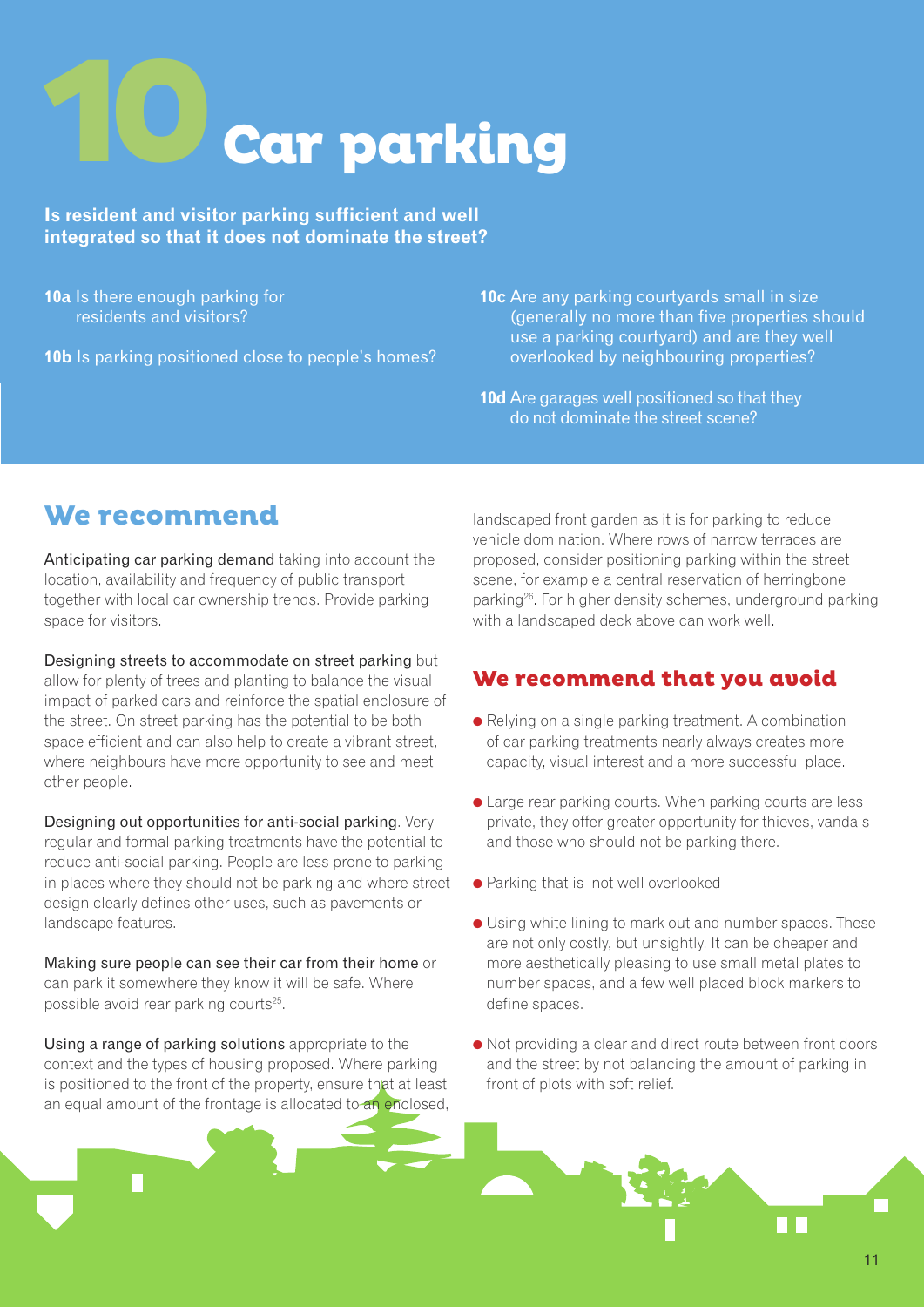# **11Public & private spaces**

**Will public and private spaces be clearly defined and designed to have appropriate access and be able to be well managed and safe in use?**

**11a** What types of open space should be provided within this development?

**11b** Is there a need for play facilities for children and teenagers? If so, is this the right place or should the developer contribute towards an existing facility in the area that could be made better?

#### **We recommend**

Clearly defining private and public spaces with clear vertical markers, such as railings, walling or robust planting. Where there is a modest building set back (less than 1m), a simple change in surface materials may suffice. Select species that will form a strong and effective boundary, such as hedge forming shrubs rather than low growing specimens or exotic or ornamental plants. Ensure sufficient budget provision is allocated to ensure a high quality boundary scheme is delivered.

Creating spaces that are well overlooked by neighbouring properties. Check that there is plenty of opportunity for residents to see streets and spaces from within their homes. Provide opportunities for direct and oblique views up and down the street, considering the use of bay, oriel and corner windows where appropriate. Designing balconies can further increase opportunities for natural surveillance.

Thinking about what types of spaces are created and where they should be located. Consider how spaces can be designed to be multi-functional, serving as wide an age group as possible and how they could contribute towards enhancing biodiversity<sup>27</sup>. Where open spaces are provided, think about where people might want to walk and what routes they might want to take and plan paths accordingly providing lighting if required. Consider the sun path and shadowing throughout the day and which areas will be in light rather than shade. Areas more likely to benefit from sunshine are often the most popular places for people to gather.

Exploring whether local communities would wish to see new facilities created or existing ones upgraded. Think how play can be approached in a holistic manner, for example by distributing play equipment or playable spaces and features across an entire open space.

Providing a management and maintenance plan to include a sustainable way to fund public or shared communal open spaces.

- Informal or left over grassed areas that offer no public or private use or value and do little or nothing to support biodiversity.
- Avoid creating small fenced play areas set within a larger area of open space where the main expense is the cost of fencing.
- Landscaping that is cheap, of poor quality, poorly located and inappropriate for its location. Low growing shrubs rarely survive well in places where people are likely to accidentally walk over them, such as besides parking bays.

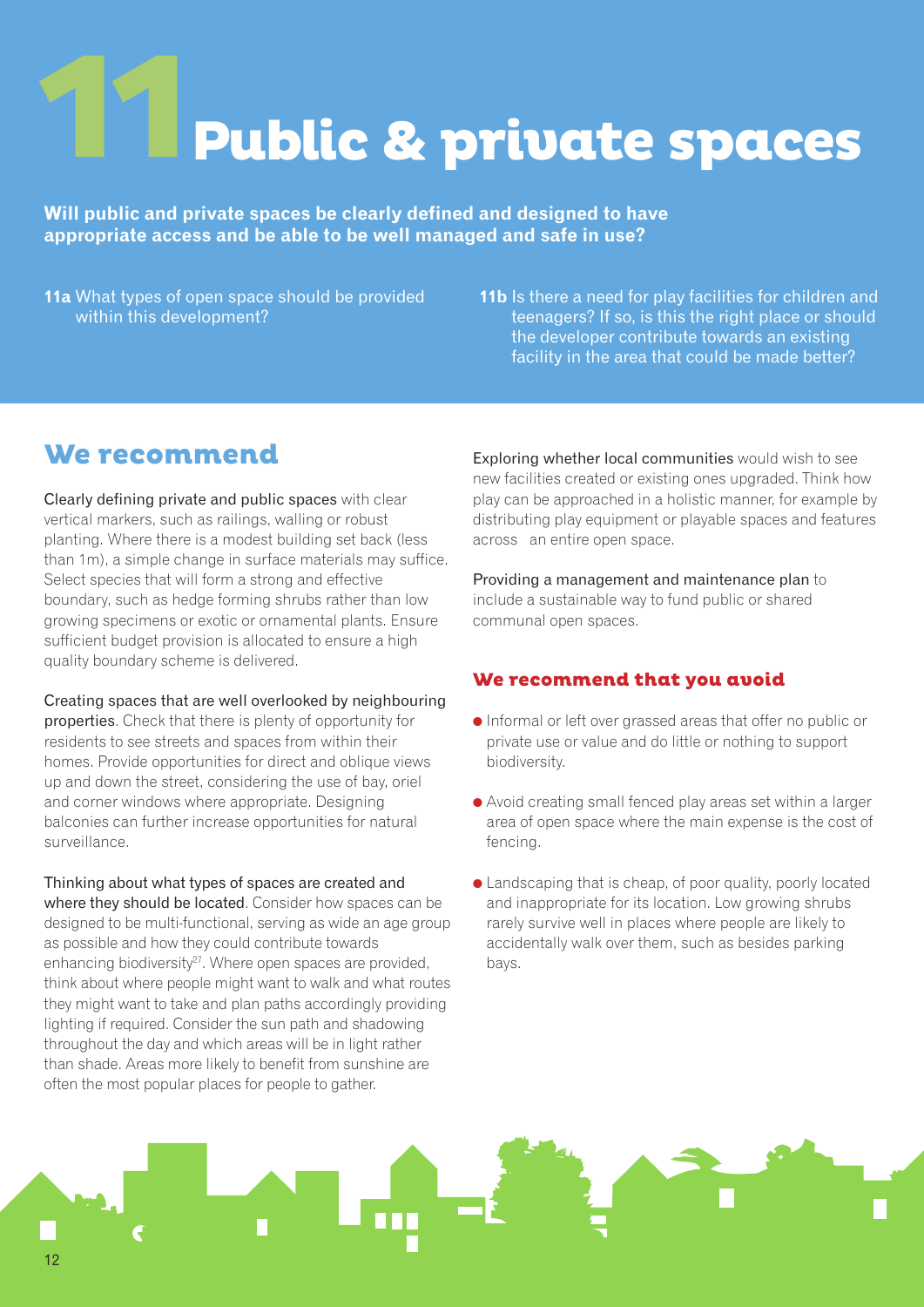## **12 External storage and amenity space**

**Is there adequate external storage space for bins and recycling, as well as vehicles and cycles?**

**12a** Is there enough storage space for bins and recycling, as well as vehicles and cycles?

#### **We recommend**

Providing convenient, dedicated bin and recycling storage where bins and crates can be stored out of sight. Check with the local authority to determine exactly what space is required and minimize the distance between storage areas and collection points. Where terraced housing is proposed, consider providing integral stores to the front of the property (such as within an enclosed section of a recessed porch) or by providing secure ginnels between properties that provide direct access to the rear of properties<sup>28</sup>.

Designing garages large enough to fit a modern family sized car and allow the driver to get out of the car easily. Where local authorities have requirements for garage sizes, design these into your scheme from the outset. If garages do not meet local requirements, do not count these as a parking space.

Considering whether garages should be counted as a parking space. If garages are to be counted as a parking space, ensure that sufficient alternative storage space is provided for items commonly stored in garages. Consider extending the length of the garage to accommodate storage needs or allowing occupants to use the roof space for extra storage<sup>29</sup>.

Anticipating the realistic external storage requirements of individual house holds. Residents will usually need a secure place to store cycles and garden equipment. A storage

room could be designed to the rear of the property (either attached or detached from the home), reviving the idea of a traditional outhouse. More creative solutions may be needed to satisfy the cycle storage requirements of higher density, apartment accommodation.

Thinking carefully about the size and shape of outside amenity space. It is a good idea to ensure that rear gardens are at least equal to the ground floor footprint of the dwelling. Triangular shaped gardens rarely offer a practical, usable space<sup>30</sup>. Allow residents the opportunity to access their garden without having to walk through their home.

- Bin and recycling stores that reduce the quality of the street scene.
- Locating bin and recycling stores where residents find it easier to leave their bin and containers on the street.
- Designing garages that are impractical or uncomfortable to use.
- Cycle storage that is not secure.